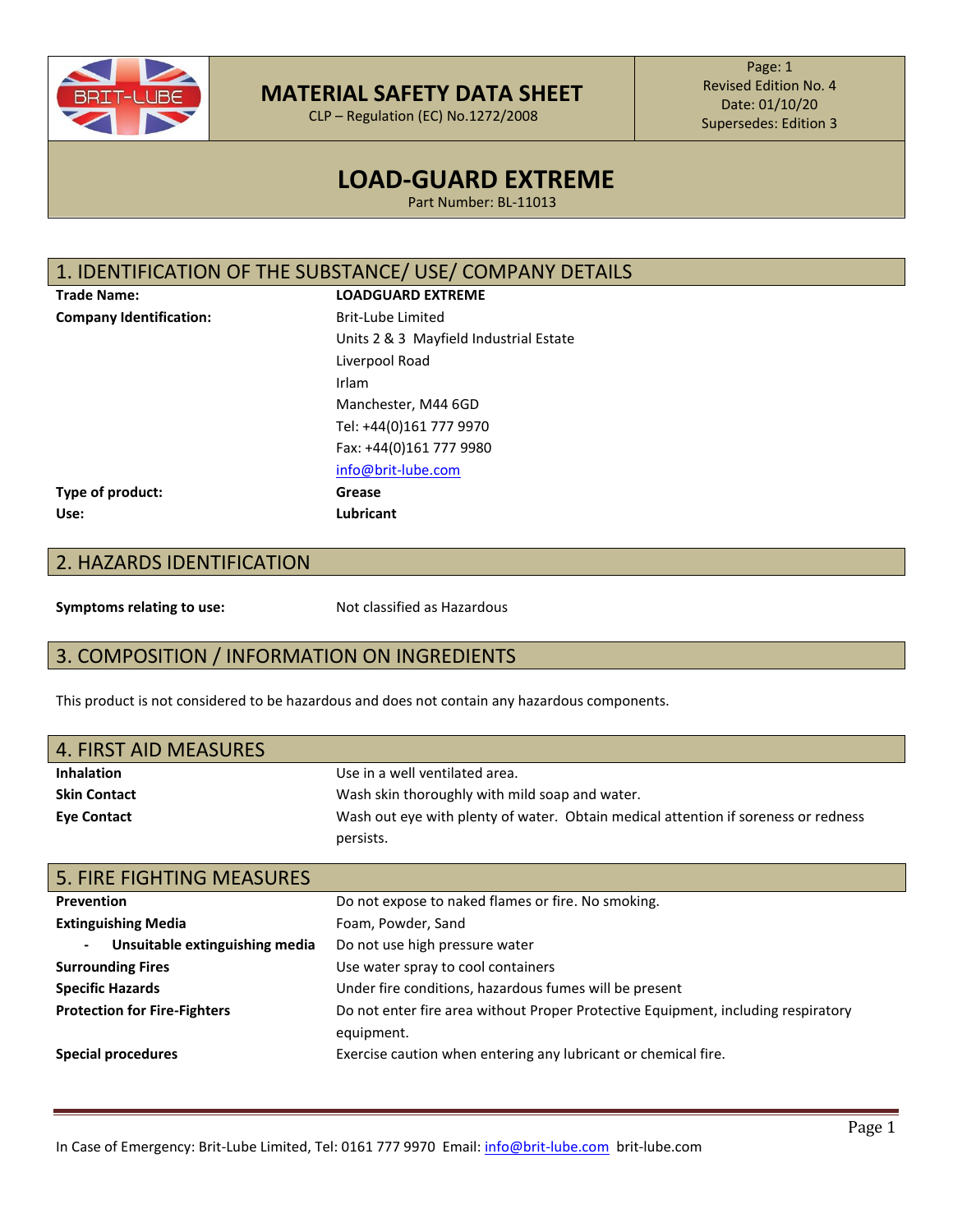| <b>6. ACCIDENTAL RELEASE MEASURES</b> |                                                                                                                 |  |
|---------------------------------------|-----------------------------------------------------------------------------------------------------------------|--|
| <b>General Precautions</b>            | May be slippery if spilled. Remove from ignition sources. Do not breath fumes or<br>vapours from decomposition. |  |
| <b>Personal Precautions</b>           | Avoid contact with skin and eyes. No Smoking. Clean up crews should wear proper<br>Proper Protective Equipment. |  |
| <b>Environmental Precautions</b>      | Prevent entry to sewers and public water ways. Notify authorities if product enters<br>sewers or public waters  |  |
| Clean up methods                      | Collect spill and put in appropriate container.                                                                 |  |
| 7 LIANDUING AND CTODACE               |                                                                                                                 |  |

| 7. HANDLING AND STOKAGE |                                                                                         |
|-------------------------|-----------------------------------------------------------------------------------------|
| <b>GENERAL</b>          | Ensure there is adequate ventilation. Avoid all unnecessary exposure to naked flames or |
|                         | potential fire risks. No Smoking.                                                       |
| <b>STORAGE</b>          | Store in tightly sealed containers, away from heat, sparks, open flames. Store in cool, |
|                         | dry well ventilated areas.                                                              |
| <b>HANDLING</b>         | Ensure prompt removal from eyes, skin, clothing. Wash hands and other exposed areas     |
|                         | with mild soap and water before you eat, drink or smoke, leave work. Keep away from     |
|                         | food, drink. Keep out of reach of children.                                             |

### 8. EXPOSURE CONTROLS / PERSONAL PROTECTION

| PERSONAL PROTECTION           |                                                                                    |
|-------------------------------|------------------------------------------------------------------------------------|
| <b>Respiratory Protection</b> | No special respiratory protection equipment is recommended under normal conditions |
|                               | of use, if used with adequate ventilation.                                         |
| <b>Hand Protection</b>        | Wear Barrier Cream, if repeated or prolonged contact wear protective clothes       |
| <b>Skin Protection</b>        | In the case of possible repeated skin contact wear protective clothing             |
| <b>Eye Protection</b>         | Eye protection is only necessary where liquid could be splashed or sprayed         |
| Ingestion                     | When using do not eat, drink or smoke                                              |

### 9. PHYSICAL AND CHEMICAL PROPERTIES

| Physical state at 20°C        | Grease                              |
|-------------------------------|-------------------------------------|
| Colour                        | Brown                               |
| <b>Odour</b>                  | Characteristic                      |
| pH value                      | Not applicable                      |
| Solubility in Water (vol/vol) | Material insoluble in water         |
| Drop point                    | $>250^{\circ}$ C                    |
| <b>Temp Range</b>             | $-10^{\circ}$ C to $>150^{\circ}$ C |

# 10. STABILITY AND REACTIVITY

| <b>Hazardous decomposition products</b> | Combustion will generate smoke, carbon monoxide, carbon dioxide |
|-----------------------------------------|-----------------------------------------------------------------|
| <b>Hazardous reactions</b>              | None under normal conditions.                                   |
| Hazardous properties                    | None under normal conditions.                                   |
| <b>Materials to avoid</b>               | Strong oxidizing agents.                                        |
| <b>Conditions to avoid</b>              | Naked flames, fires.                                            |